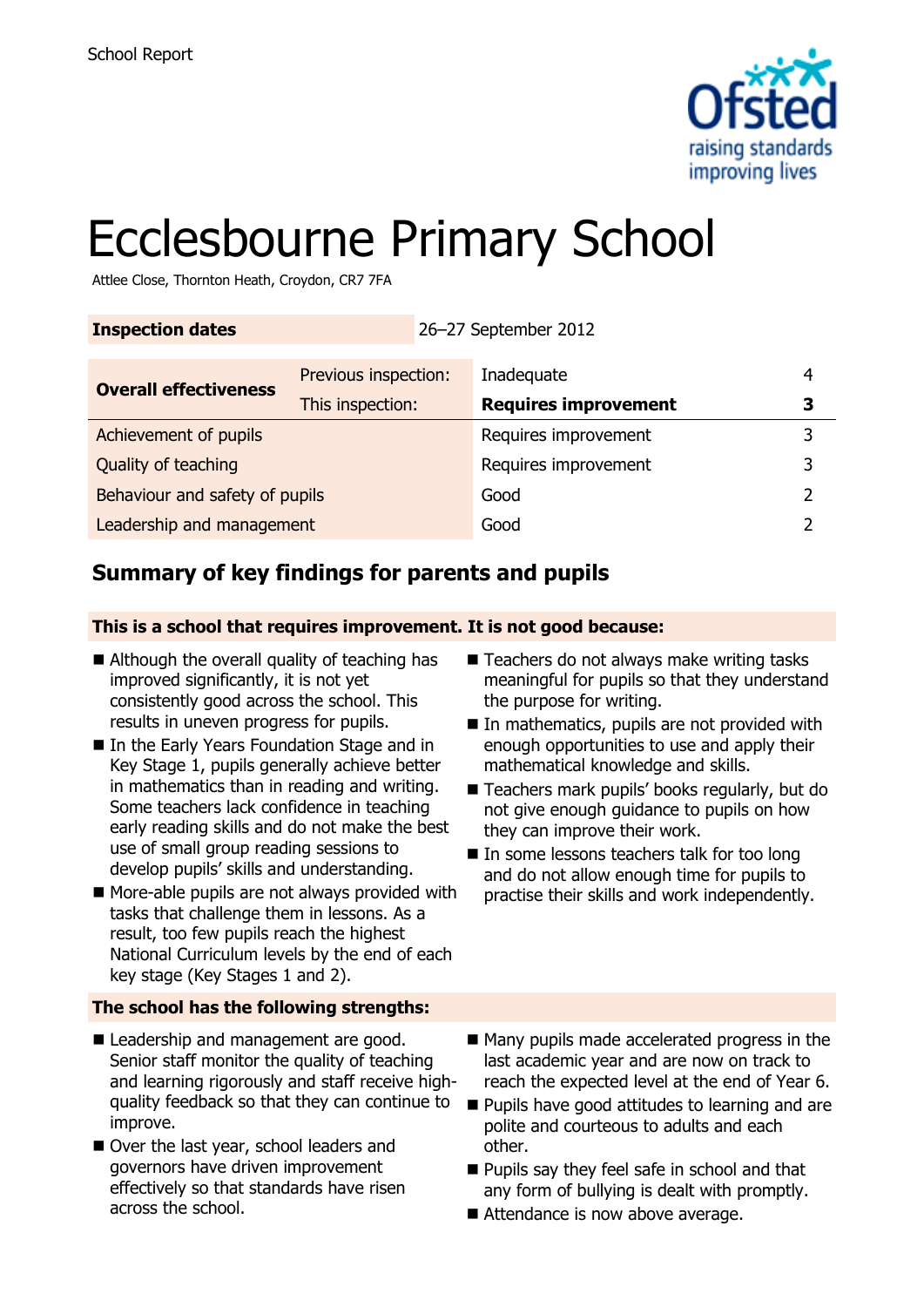# **Information about this inspection**

- Inspectors visited 24 lessons taught by 16 teachers. They also looked at pupils' workbooks in lessons and spoke to pupils about their work. They talked to pupils informally during break and lunch times and met with two groups of pupils. They attended two assemblies.
- There were not sufficient responses to Parent View to enable inspectors to see the results. Inspectors talked informally to parents as they arrived to drop off and collect their children.
- Inspectors met with the Chair of the Board of Directors of the Pegasus Academy Trust and the Vice-Chair of the Local Governing Body. They also met with individual teachers and senior staff and considered the 22 responses to the staff questionnaire.
- Inspectors looked at the school's records of attainment, progress, attendance and behaviour. They also considered improvement planning and self-evaluation, the school's records of monitoring, key policies and minutes of governing body meetings.

## **Inspection team**

| Melanie Knowles, Lead inspector | Her Majesty's Inspector     |
|---------------------------------|-----------------------------|
| Ken Bryan                       | <b>Additional inspector</b> |
| Patricia MacLachlan             | <b>Additional inspector</b> |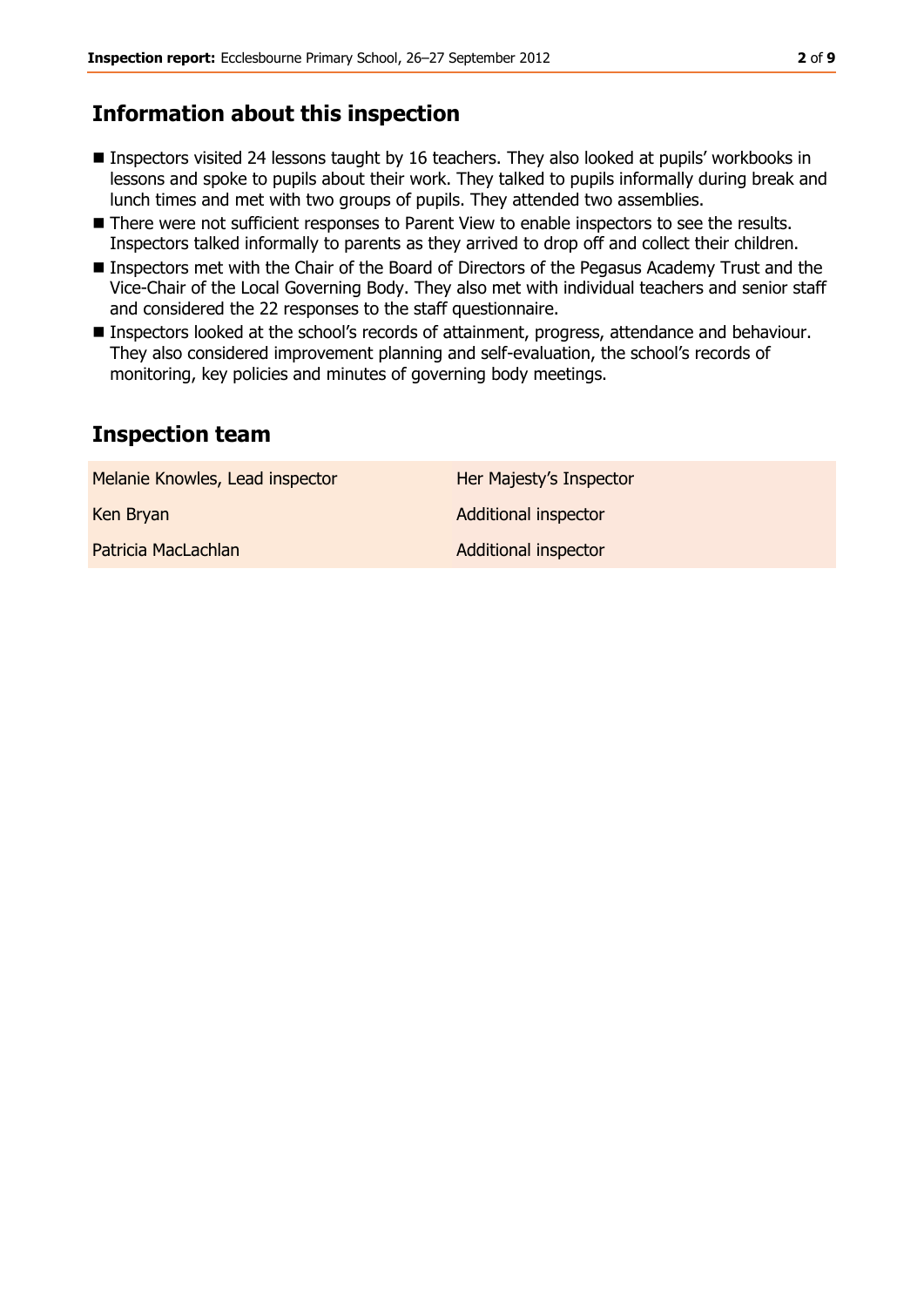# **Full report**

In accordance with section 13 (5) of the Education Act 2005, Her Majesty's Chief Inspector is of the opinion that the school no longer requires significant improvement.

# **Information about this school**

- Ecclesbourne Primary School is much larger than average. There are two classes in each year group and two Nursery classes. The school converted to academy status in April 2011 and is a member of the Pegasus Academy Trust.
- The school serves a very diverse community, with most pupils coming from a variety of minority ethnic backgrounds. The largest groups are from Black African or Black Caribbean heritage. Many pupils are at an early stage of learning English.
- The proportion of pupils who are disabled or have special educational needs supported at school action is much larger than average. The proportion of pupils supported at school action plus or with a statement of special educational needs is also above average.
- The proportion of pupils known to be eligible for free school meals is much higher than average.
- The government's floor standard, which sets minimum expectations for attainment and progress, was met in 2011.
- The school has recently set up a breakfast club and an after-school club for pupils. Both clubs were visited as part of this inspection.
- Since the previous full inspection there have been considerable changes to the teaching staff and to the school's leadership team. The head of the school joined the school earlier this month.
- $\blacksquare$  When the school was last inspected in June 2011 it was given a notice to improve because its overall effectiveness was inadequate.

# **What does the school need to do to improve further?**

- Increase the proportion of teaching that is good or better by:
	- ensuring that teachers plan tasks that offer an appropriate level of challenge in lessons, particularly for those pupils capable of achieving the highest standards
	- sharing clear criteria with pupils so that they can judge their own success in lessons
	- reducing the amount of time spent in lessons on whole-class teacher-led work and increasing pupils' independence.
- Accelerate pupils' progress in reading, writing and mathematics across the school by:
	- increasing the effectiveness of small group reading sessions and of the teaching of letter sounds
	- ensuring that tasks are meaningful and give pupils a clear purpose for writing
	- increasing opportunities for pupils to use and apply their mathematical skills in lessons
	- improving the quality of written feedback to pupils so that they understand their next steps in learning.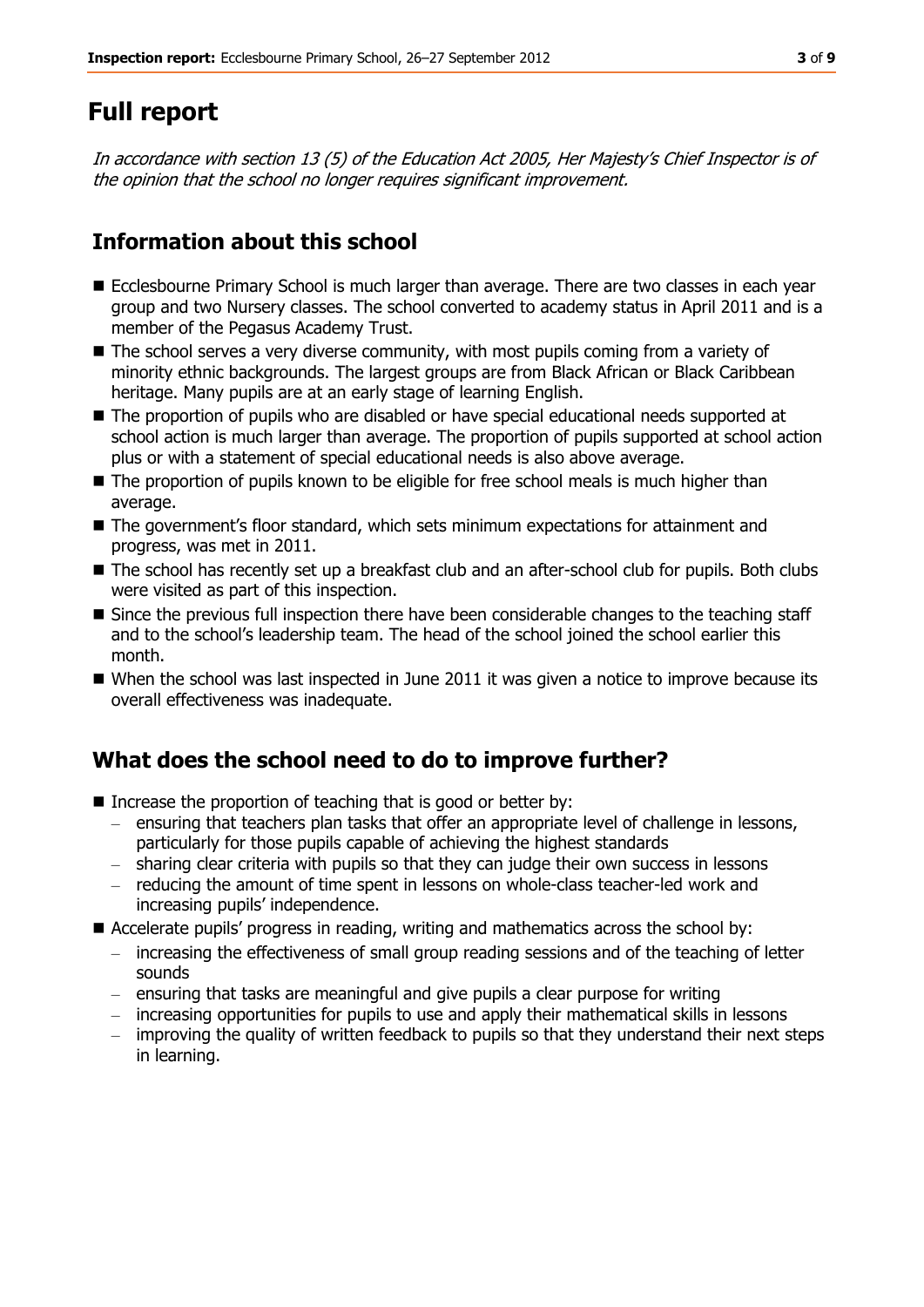# **Inspection judgements**

### **The achievement of pupils requires improvement**

- Assessments indicate that most children have skills below those expected for their age when they join the school in the Nursery or Reception. The majority of children make good progress during their time in the Early Years Foundation Stage and this year an increased proportion joined Year 1 with attainment at the expected level for their age in writing, reading, problem solving, reasoning and numeracy.
- Across the school, as the quality of teaching improves, attainment is rising securely. This was confirmed by work seen during the inspection in lessons and in pupils' books. However, there are still too few opportunities for pupils to apply their improved mathematical skills to solve problems.
- School leaders have correctly identified that attainment in reading and writing, particularly in Key Stage 1, is in need of further improvement. Teachers encourage pupils to write, but do not always provide meaningful tasks that inspire them. School leaders have appropriate plans in place to raise the profile of reading and build teachers' expertise.
- In Year 6, the proportion of pupils who attained the expected Level 4 in the end of year tests rose to its highest level for three years in reading, writing and mathematics. However, fewer pupils gained the higher levels in English and mathematics this year. In lessons, inspectors found that more-able pupils were not always challenged by the activities provided for them and some said the work was too easy.
- School tracking data show that many pupils made or exceeded expected progress in reading, writing and mathematics during last year. However, progress is not yet good in all classes or for all groups of pupils. In some classes, where pupils were unsettled by frequent staff changes last year, there is a legacy of low achievement to overcome. Also, Black Caribbean boys do not always make as much progress as their peers.
- Disabled pupils, those with special educational needs and other potentially vulnerable groups such as those known to be eligible for the pupil premium and those learning English as an additional language, make similar progress to their peers overall. Pupils from Black African heritages generally achieve well. In lessons, teachers' well-matched questioning means that all pupils are involved in whole-class sessions.
- The head of school is determined that all pupils should have the opportunity to thrive. He has updated the school's tracking system so that the progress of different groups of pupils can be reviewed regularly. Although the system is new, senior leaders have already spotted some patterns of underachievement.

#### **The quality of teaching requires improvement**

- Although it is early in the academic year, all teachers have already built good working relationships with their new classes this term. They apply the school behaviour policy consistently so that pupils know exactly what is expected of them.
- Teachers are keen to develop their skills and respond well to the detailed feedback they receive from school leaders. As a result, teaching is improving strongly and work in books shows that pupils now make better progress in their learning.
- The quality of teaching is not yet consistently good across the school. In lessons seen during the inspection, some teachers talked for too long at the start of the lesson and few teachers informed pupils how they could achieve the learning objective of the lesson and be successful in their learning.
- There are consistently positive features to teaching such as the good use of songs and rhymes to reinforce learning in the lower part of the school and the effective use of interactive whiteboards and visualisers in lessons.
- Teachers' marking is generally thorough, but most rarely gives clear guidance to pupils on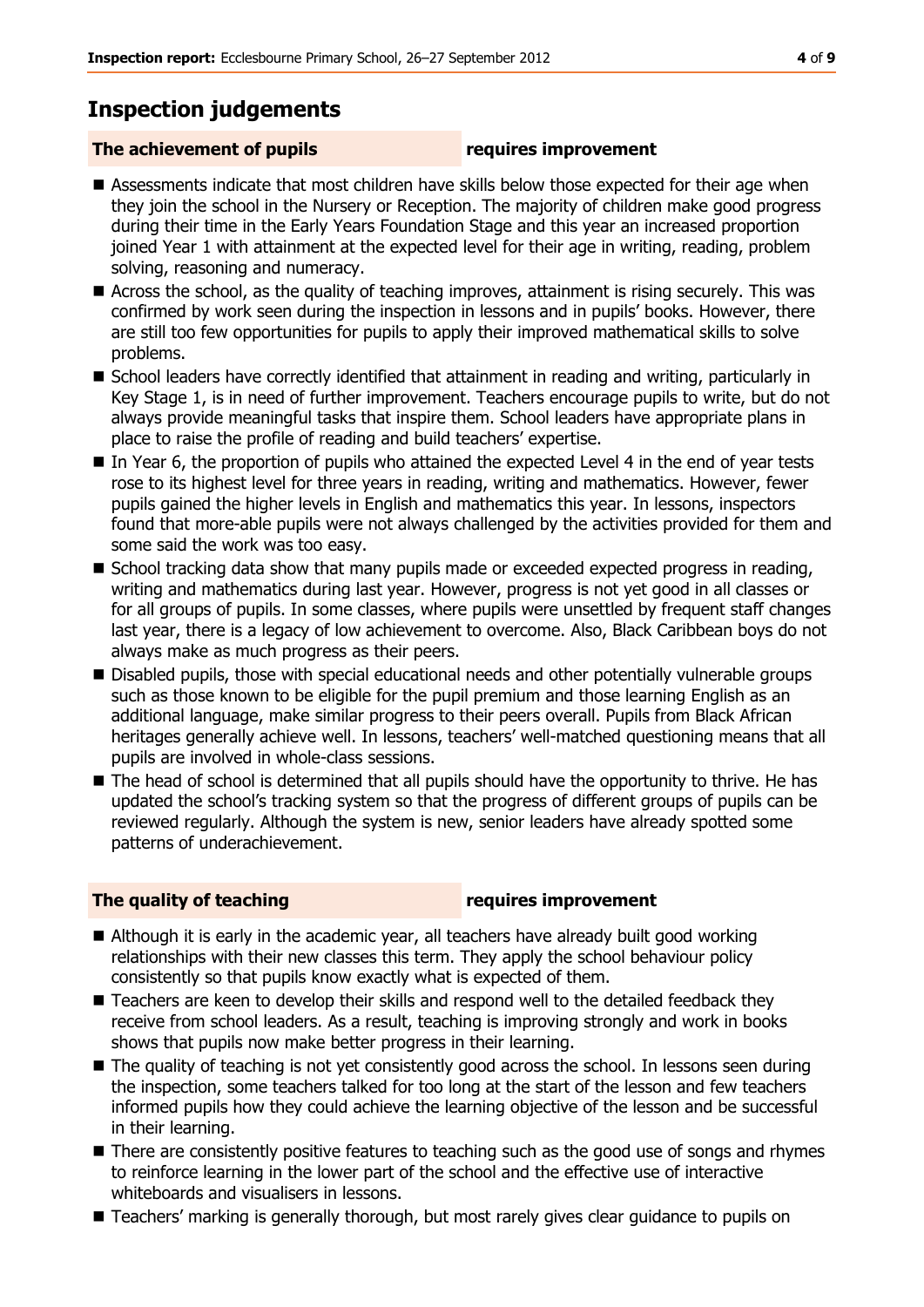what they need to do to improve.

- Classrooms are bright and well organised. Although the outside areas in the Early Years Foundation Stage are well resourced with play equipment, they do not provide an exciting, language-rich environment for children.
- The school has a large number of teaching assistants and many make a significant contribution to learning in lessons. Sometimes teachers allocate adult help to a group for too long. As a result, pupils are not given enough opportunities to develop the skills to learn and work independently.
- In the best lessons, expectations are high and activities are pitched at the right level for different groups of learners. The pace of learning is brisk. For example, in a Year 5 English lesson the teacher set up an exciting context for descriptive writing where the pupils were engaged as detectives in investigating a crime scene. Pupils eagerly discussed imaginative adjectives to describe the culprit and then the teacher worked with them to build sentences using adventurous verbs, adverbs and adjectives. After 15 minutes, the pupils were ready to write independently and all settled to work with great enthusiasm.

#### **The behaviour and safety of pupils are good**

- In class, pupils have positive attitudes to learning and behave well, treating each other and staff with consideration and respect. Pupils talk spontaneously, and with pride, about the diverse cultures and language heritages within the school.
- Pupils, staff and parents all agree that behaviour has improved since the previous full inspection. The school-wide behaviour management system is understood well by pupils and applied consistently by staff. Pupils say that, typically, there is little disruption to learning in lessons and none was seen during the inspection.
- Pupils with particular behavioural needs are well supported through individual behaviour plans, which have clear targets, actions and sanctions. Pupils who, in the past, have had problems managing their behaviour speak positively about how they have been helped by the school to overcome difficulties.
- **Pupils say they feel safe at school and that bullying of any kind is not a problem in school. This** is because the consequences are clear and they know who to go to if they feel worried or upset. They say they feel safe in school and they understand how they can keep themselves safe when using the internet or walking to and from school.
- Attendance has improved dramatically since the previous full inspection. This is due to effective monitoring and robust action in cases where attendance has been consistently low. Clear expectations have been shared with the whole school community. Good attendance and punctuality are celebrated in weekly assemblies.
- The breakfast and after-school clubs provide high-quality experiences for pupils and support parents who need childcare out of normal school hours.

#### **The leadership and management are good**

- The executive headteachers of the Pegasus Academy Trust have skilfully guided the school through a period of significant upheaval. There have been changes to the leadership structure of the school, a high turnover of teaching staff and a lengthy programme of building work but, throughout, they have maintained a constant focus on school improvement.
- The new head of school has quickly gained the confidence of staff, pupils and parents. He has accurately assessed the school's strengths and weaknesses and drawn up a high-quality school development plan to build on the work of his predecessor. The leadership team has also been strengthened by the appointment of two assistant headteachers and year group leaders who work across the three schools in the Pegasus Academy Trust. They can already demonstrate the impact of their work. Key teaching policies have been revised to ensure that there is consistency in practice. Morale in the school is good and there is a sense of confidence and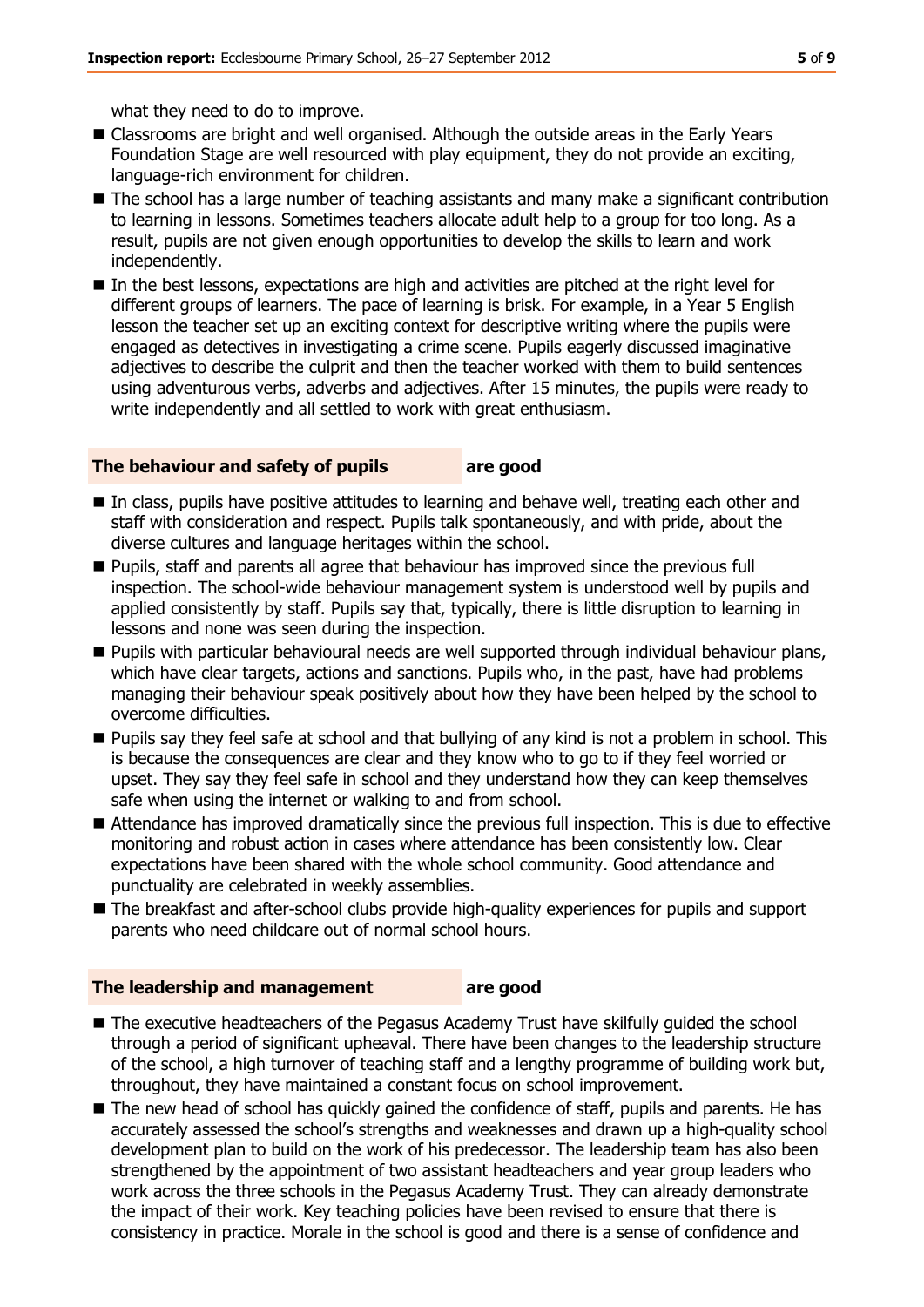optimism about the school's future.

- Senior and middle leaders monitor the quality of teaching and learning rigorously. Any underperformance has been tackled robustly and this has led to some changes in staffing. School leaders visit lessons, review progress data and look at pupils' work regularly. Some visit lessons to work alongside colleagues or to model good practice. Newly qualified teachers are supported well.
- **Performance management procedures have been tightened this year and a clear policy is in** place. The school makes effective use of the expertise across the three schools in the trust to provide appropriate in-house training and professional development for staff. As a result, teachers are growing in confidence and their subject knowledge is improving.
- The curriculum meets the needs and interests of the culturally-diverse school population. Teachers plan learning in history, geography, art and design and technology in broad themes, such as 'Exploration and encounters' or 'On the move'. Each theme builds progressively from largely teacher-directed work to independent work and pupil-directed research. It is clear that the broad range of experiences provided for pupils contributes well to their spiritual, moral, social and cultural development and to the improved attainment seen in lessons during the inspection.
- Parents spoken to during the inspection all reported that they had seen significant improvement in the school. They find staff approachable and they like seeing the new head of school on the playground before and after school. Some were concerned about the level of challenge in lessons for their children. Inspectors have asked the school to improve this aspect of its work.

#### ■ The governance of the school:

- is well coordinated because the Local Governing Body and the Board of Directors of the Pegasus Academy Trust work closely together. Minutes of meetings show that the board acknowledges and celebrates successes at Ecclesbourne while maintaining its ongoing challenge to school leaders to secure further improvement in the quality of teaching and pupils' achievement
- ensures that financial resources are managed well, including the use of the pupil premium.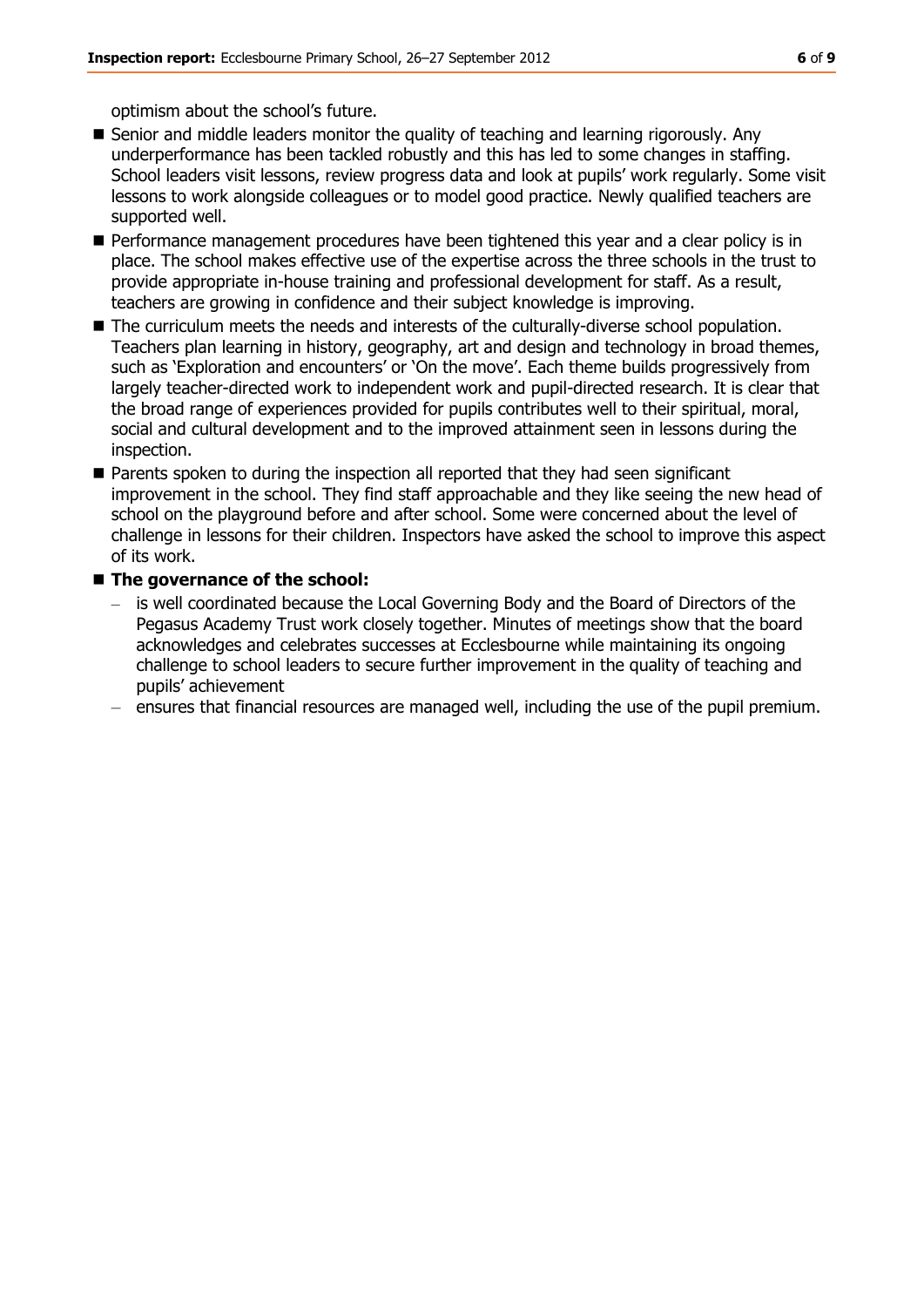# **What inspection judgements mean**

| <b>School</b> |                         |                                                                                                                                                                                                                                                                                                                                                                         |
|---------------|-------------------------|-------------------------------------------------------------------------------------------------------------------------------------------------------------------------------------------------------------------------------------------------------------------------------------------------------------------------------------------------------------------------|
| <b>Grade</b>  | <b>Judgement</b>        | <b>Description</b>                                                                                                                                                                                                                                                                                                                                                      |
| Grade 1       | Outstanding             | An outstanding school is highly effective in delivering outcomes<br>that provide exceptionally well for all its pupils' needs. This<br>ensures that pupils are very well equipped for the next stage of<br>their education, training or employment.                                                                                                                     |
| Grade 2       | Good                    | A good school is effective in delivering outcomes that provide<br>well for all its pupils' needs. Pupils are well prepared for the next<br>stage of their education, training or employment.                                                                                                                                                                            |
| Grade 3       | Requires<br>improvement | A school that requires improvement is not yet a good school, but<br>it is not inadequate. This school will receive a full inspection<br>within 24 months from the date of this inspection.                                                                                                                                                                              |
| Grade 4       | Inadequate              | A school that has serious weaknesses is inadequate overall and<br>requires significant improvement but leadership and management<br>are judged to be Grade 3 or better. This school will receive<br>regular monitoring by Ofsted inspectors.                                                                                                                            |
|               |                         | A school that requires special measures is one where the school<br>is failing to give its pupils an acceptable standard of education<br>and the school's leaders, managers or governors have not<br>demonstrated that they have the capacity to secure the<br>necessary improvement in the school. This school will receive<br>regular monitoring by Ofsted inspectors. |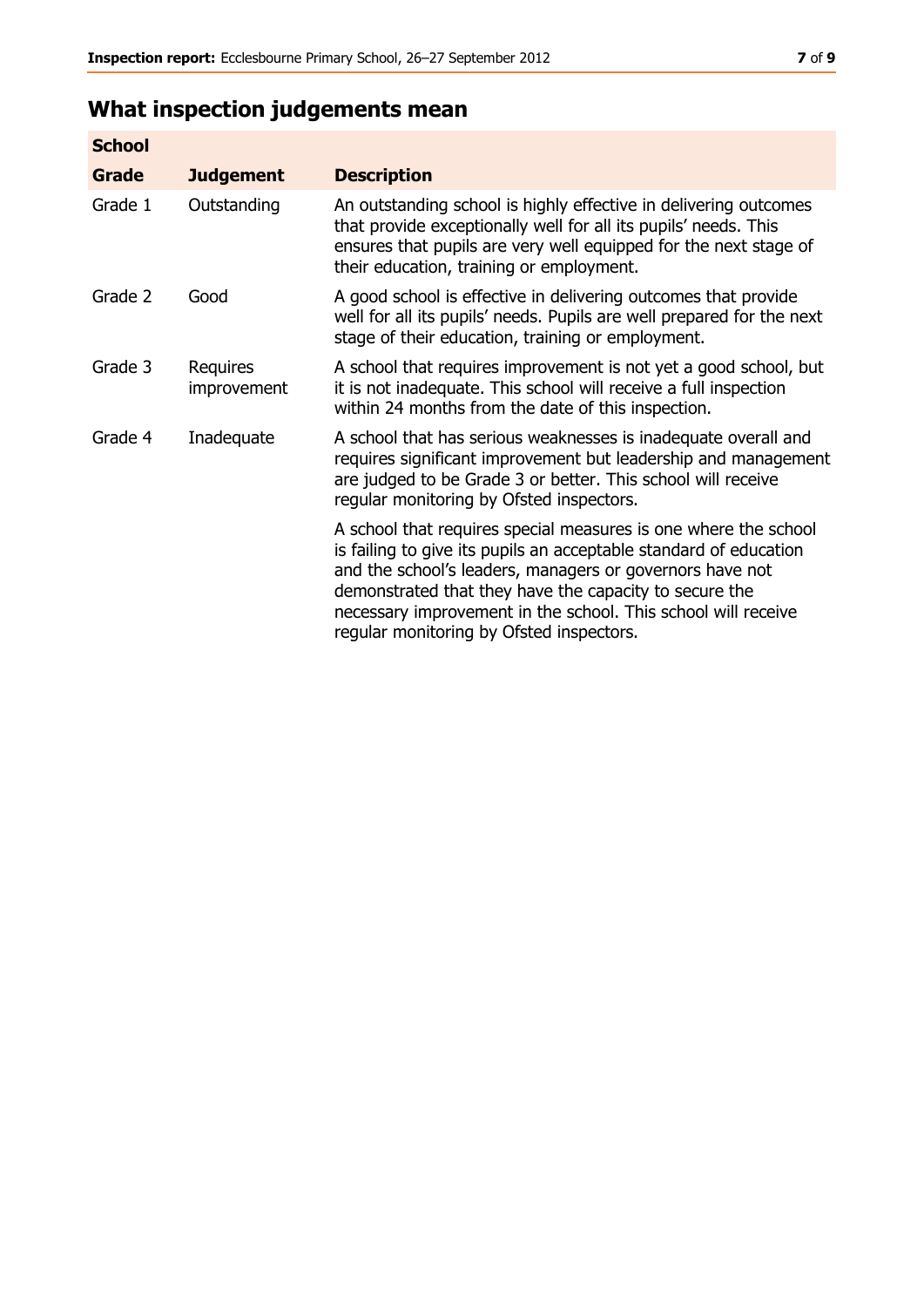# **School details**

| Unique reference number  | 136566  |
|--------------------------|---------|
| <b>Local authority</b>   | Croydon |
| <b>Inspection number</b> | 386026  |

This inspection of the school was carried out under section 5 of the Education Act 2005.

| <b>Type of school</b>                      | Academy converter         |
|--------------------------------------------|---------------------------|
| <b>School category</b>                     | Non-maintained            |
| <b>Age range of pupils</b>                 | $3 - 11$                  |
| <b>Gender of pupils</b>                    | Mixed                     |
| <b>Number of pupils on the school roll</b> | 449                       |
| <b>Appropriate authority</b>               | The governing body        |
| <b>Chair</b>                               | Kevin Smith               |
| <b>Headteacher</b>                         | Paul Robins               |
| Date of previous school inspection         | 9–10 June 2011            |
| <b>Telephone number</b>                    | 020 86843187              |
| <b>Fax number</b>                          | 020 82397318              |
| <b>Email address</b>                       | office@eps.croydon.sch.uk |